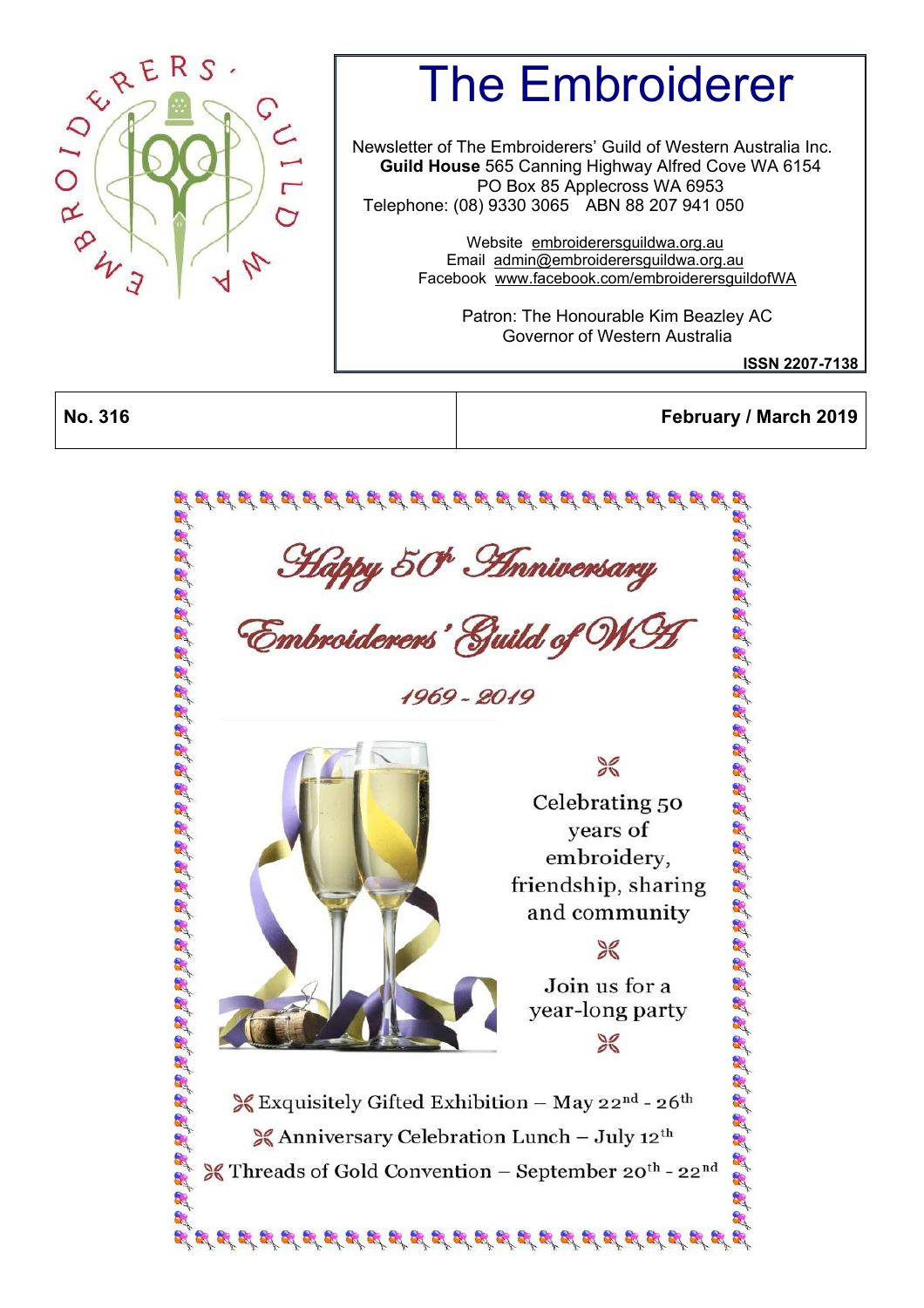#### *President's Report*

Dear Members,

Happy New Year to you and your families. I hope you have had a relaxing January as 2019 promises to be an exciting and busy year of celebrations for the Guild. I also hope that your New Year resolutions included making some time each day/week to continue to develop your embroidery skills and knowledge. The Guild is here to assist you in these endeavours. Perhaps you might do a class from the workshop programme, borrow a book (or two or three) from the Library, purchase a book from our new book sales area or organise a local workshop with one of our expert local tutors. Please let me know if there are other ways the Guild might assist you in this journey. You can be sure that the Management Committee will actively consider each and every idea.

In December last year we had two pieces of good news that augured well for 2019. The first was that the Honourable Kim Beazley AC, Governor of Western Australia, has agreed to be our Patron. This continues a long tradition of patronage of the Guild by the State's Governor, and we are delighted and honoured by Mr Beazley's demonstration of support in this way.

The second was that the new shelves for the Library were installed. Not only do they look good but they provide additional shelving space, as one set goes along part of the wall adjacent to the existing shelves. Once the Library stocktake is completed the Library will reopen for business in late January. Thanks to Dellys, Kaye and the team of Library volunteers who undertake this task each year.

As the position of City Vice-President was still vacant in December, Jenny Stephenson (refreshed after a six-week break travelling to Melbourne) agreed to fill the position on a strictly time limited basis. I am of course delighted with this, as many city members know Jenny and she brings enormous knowledge and interest to the Management Committee. I am, however disappointed that no other member of the Guild has stepped up to fill this vital role. The functions of the City Vice-President are mainly around liaising between the City Groups and the Management Committee to ensure good two-way communication. While the City Vice-President may be called upon to Chair Management Committee meetings in my absence, the Committee is not an unruly one and chairing it is not difficult! There is now no expectation that the City VP will become the next President, so if that was putting you off please now take time to talk to myself or Jenny about the position.

The Management Committee met in January to make sure that we were equipped to meet the challenges of this, our 50th year. An enormous amount of work goes into each event at local and state (Guild) level. Fortunately, much of this background work has been done in 2018 so we hope that we are all set to enjoy the various events. If you are looking to hold a local event to celebrate the Guild's 50<sup>th</sup> Anniversary, please let us know so we can share it with other members.

That enough for now, so happy stitching.

*Prudence*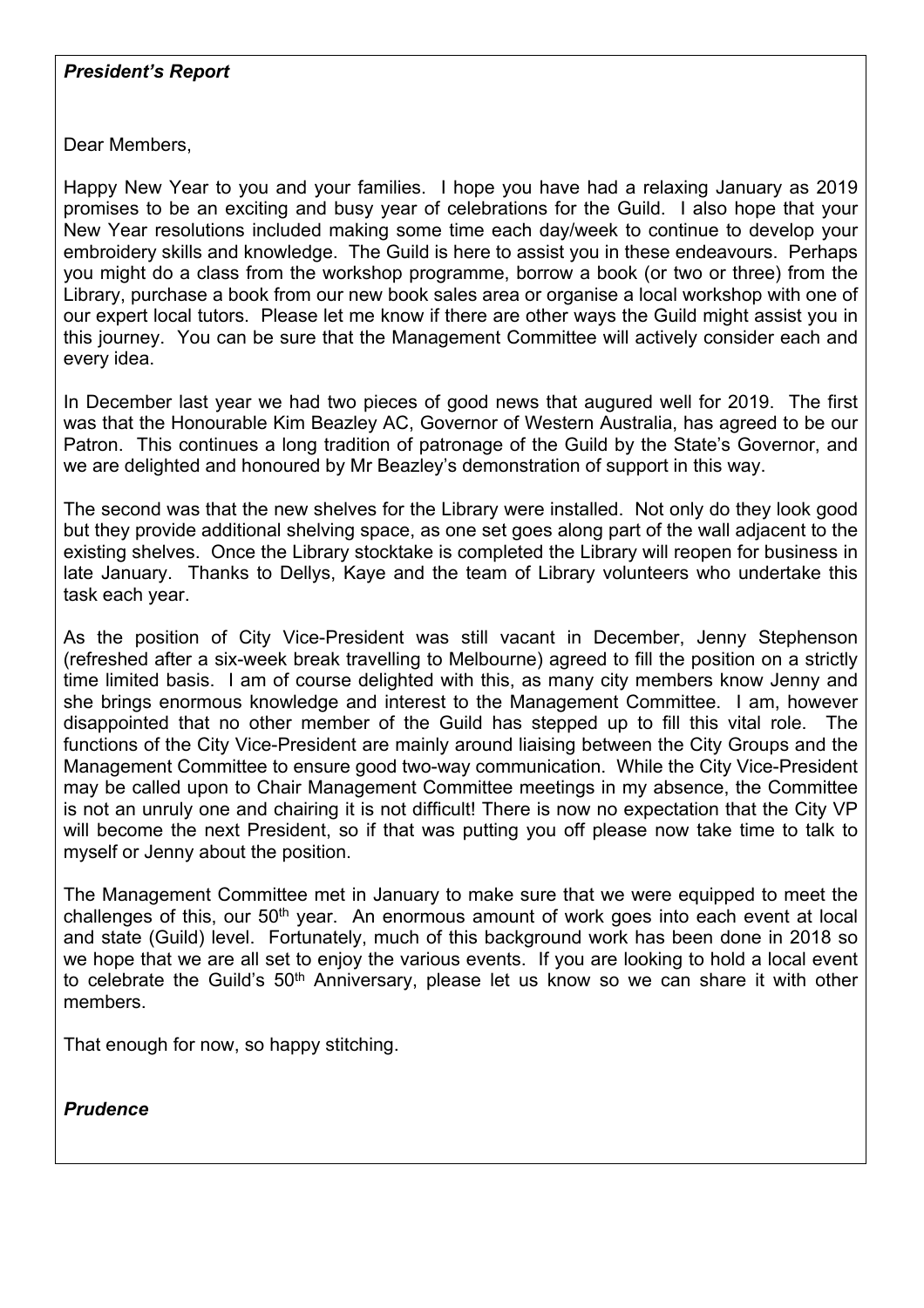#### *From The Editor*

Welcome to your first newsletter for 2019. I hope everyone had a wonderful and relaxing Christmas. Mine was (unusually) very quiet and relaxed, involving champagne and prawns and a lot of chilling out.

In this issue we have an update about all the  $50<sup>th</sup>$  Anniversary celebrations, as well as group news and information about various other exhibitions and Guild events coming up this year. I have received a lot of contributions to get you enthused for a 'stitchy' 2019 – thank you everyone.

**Diary Dates**

I would like to also thank everyone for their feedback about my first issue – very much appreciated!

#### *Michelle*

| <b>Workshop Registration</b>                            | No.3 (Foundations 1)                                |                                         | 9 February 2019             |
|---------------------------------------------------------|-----------------------------------------------------|-----------------------------------------|-----------------------------|
| <b>Closing Dates</b>                                    | No. 4 (Exploring Stitches, Threads &<br>Textures)   |                                         | 20 February 2019            |
|                                                         | No.5 (A Crewel Plan)                                |                                         | 22 March 2019               |
|                                                         | No.6 (Turkman Cap)                                  |                                         | 26 April 2019               |
| Purse)                                                  |                                                     | No.7/8 (Couturier Chatelaine/Mamluck    | 27 April 2019               |
|                                                         | No.9/10/11 (Hanazume/Iris                           | Circle/Japanese/Chinese continuance)    | 8 May 2019                  |
| Workshop booking form can be found at:                  |                                                     |                                         |                             |
|                                                         | <b>Workshop Enrolment &amp; Cancellation Policy</b> | or https://bit.ly/2SVV4wg               |                             |
| Deadline for the<br>Apr/May issue of The<br>Embroiderer | 15 March 2019                                       | <b>Exquisitely Gifted</b><br>Exhibition | 22-26 May 2019              |
| <b>Certificate Group</b>                                | 3 February 2019                                     | <b>Threads of Gold</b>                  | Friday 12 July 2019         |
| Meeting Days 2019                                       | 28 April 2019<br>9 June 2019                        | <b>Celebratory Lunch</b>                | (Karrinyup Country<br>Club) |
|                                                         | 4 August 2019<br>13 October 2019                    | <b>Threads of Gold</b><br>Convention    | 20-22 Sep 2019              |
|                                                         |                                                     | <b>AGM</b>                              | 19 October 2019             |
|                                                         |                                                     |                                         |                             |

#### **Back Issues of The Embroiderer**

Past issues of The Embroiderer are available in electronic or hard copy format. The price of a hard copy is \$5, plus postage if applicable. Enquiries to the Editor [theembroiderer@westnet.com.au](mailto:theembroiderer@westnet.com.au)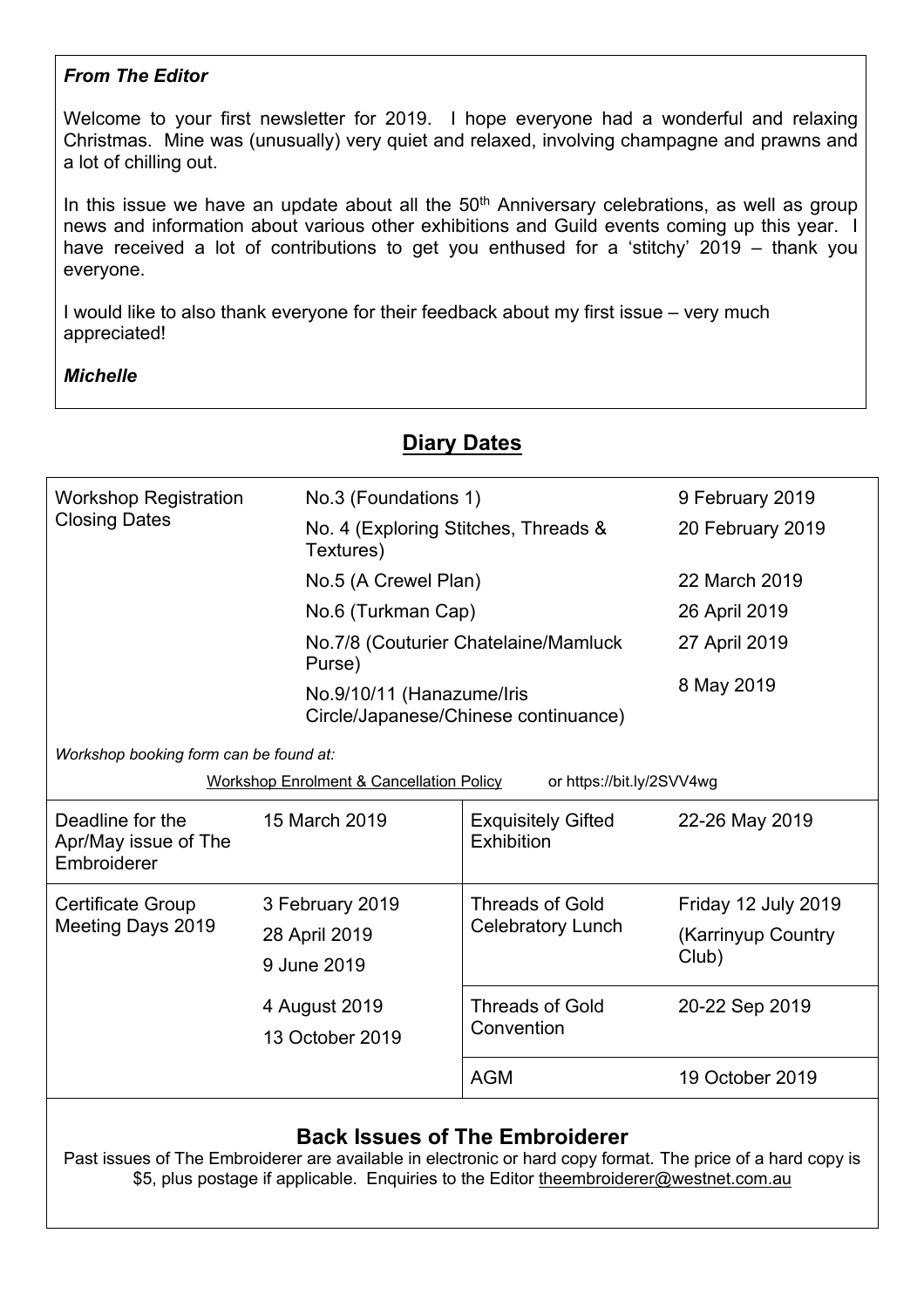# **GUILD ANNOUNCEMENTS**

Welcome to the new member who joined between 13 Nov 2018 and 29 Jan 2019.

Happy stitching to you.

| Lace | Janet Tombleson | East Victoria Park |
|------|-----------------|--------------------|
|      |                 |                    |

#### **Embroiderers' Guild Gift Vouchers**

What better gift for a fellow embroiderer than a gift voucher to spend on books, a workshop etc. Available from the office, in multiples of \$5.

# **GUILD HOUSE – NORMAL HOURS OF OPENING**

The office is manned on Tuesdays and Thursdays 9.00am to 2.00pm. Messages can be left on the answering machine at any time. Access to library and other facilities is as follows:

| <b>Monday</b>   | $10.00am - 3.30pm$ | 2 <sup>nd</sup> Thursday                   | $9.00am - 3.00pm$    |
|-----------------|--------------------|--------------------------------------------|----------------------|
| <b>Tuesday</b>  | $9.00am - 2.45pm$  | 2 <sup>nd</sup> and 4 <sup>th</sup> Friday | $9.00$ am $-12$ noon |
| Wednesday       | Workshops          | 2 <sup>nd</sup> Saturday of month          | $9.30$ am $-3.00$ pm |
| <b>Thursday</b> | $9.00am - 2.00pm$  | 4 <sup>th</sup> Saturday of month          | $10.00am - 3.00pm$   |

Parking is limited behind Guild House (please do not park in the access lanes); spaces are available at nearby shops.



*Left: Workshop No.6 'Turkman Cap' with Alison Snepp* 

*6-7 June 2019*

The theme for this year's Royal Perth Show is:

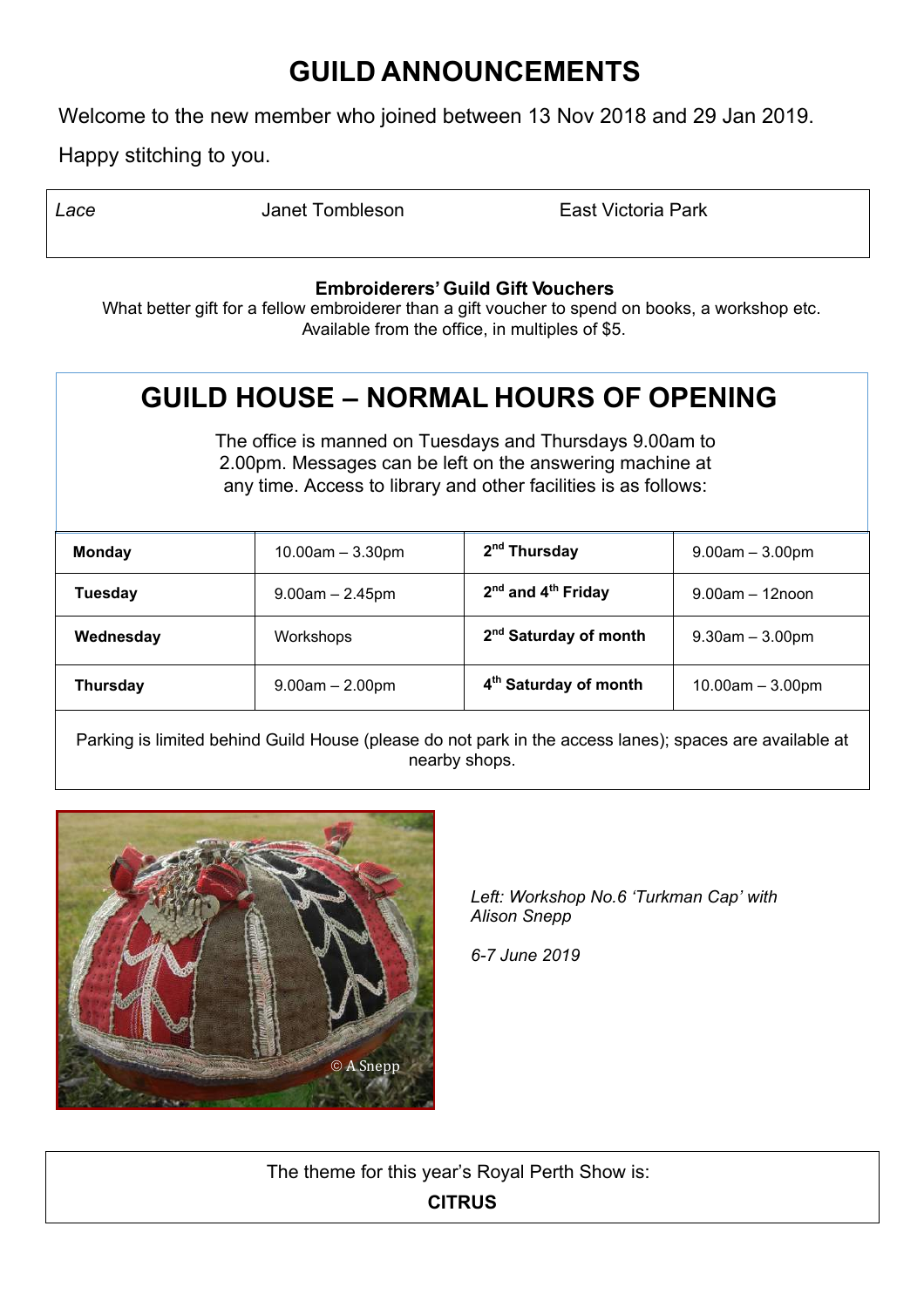

## **50TH ANNIVERSARY CELEBRATIONS ROUNDUP**

#### **Exquisitely Gifted Exhibition**

The countdown has begun, and the organising committee is in a flurry of anticipation to see your exhibition entries. Entries must be completed before 25<sup>th</sup> March. Group Leaders will collect your items and arrange to deliver them to Guild House during the week of  $25<sup>th</sup> - 29<sup>th</sup>$  March. Marilyn Bolton, Country Vice-President will liaise with country groups about getting members' entries to Guild House.

Lone Members, please deliver your entries to Guild House between 9.30am and 2.00pm, from 25<sup>th</sup>  $-29<sup>th</sup>$  March. A committee member will be there to receive them.

Your committee has only 1½ days in which to set up approximately 300 items in the Convention Centre – a very short amount of time! Please have mercy on those who transport, unpack, arrange and re-pack exhibits, and help us to create a magnificent display by doing the following:

- $\odot$  Ensure pictures are ready to hang, with hinged rings and cord on the back approximately 1/3<sup>rd</sup> down from the top.
- $\odot$  Ensure soft hangings have a rod sleeve and please supply the rod.
- $\odot$  Supply any props needed to display your entry.
- Ensure all exhibits are correctly labelled in a discreet place and that all props, packaging and bags are labelled.
- $\odot$  Ensure your entry is appropriately packed and protected in a padded bag if possible (see page 7 for instructions on making a padded bag)

More detailed information has been emailed to Group Leaders. An information sheet and entry form for Lone Members will be attached to the February Group Letter.

#### **From Labour to Leisure Display**

The Collection Group's contribution to the Exhibition will be a display of items from the Historic Textile Collection that depict the changing place of embroidery in the lives of women, from the 1800s when embroidery was a way for women and girls to earn a living, through to the middle of the 20<sup>th</sup> Century when embroidery became mainly a leisure activity and embroidered items were used to decorate the home.

This will be a very interesting display that tells a story about some very special items in the Collection. It will complement members' exhibits and inform the public about the treasures in our Textile Collection.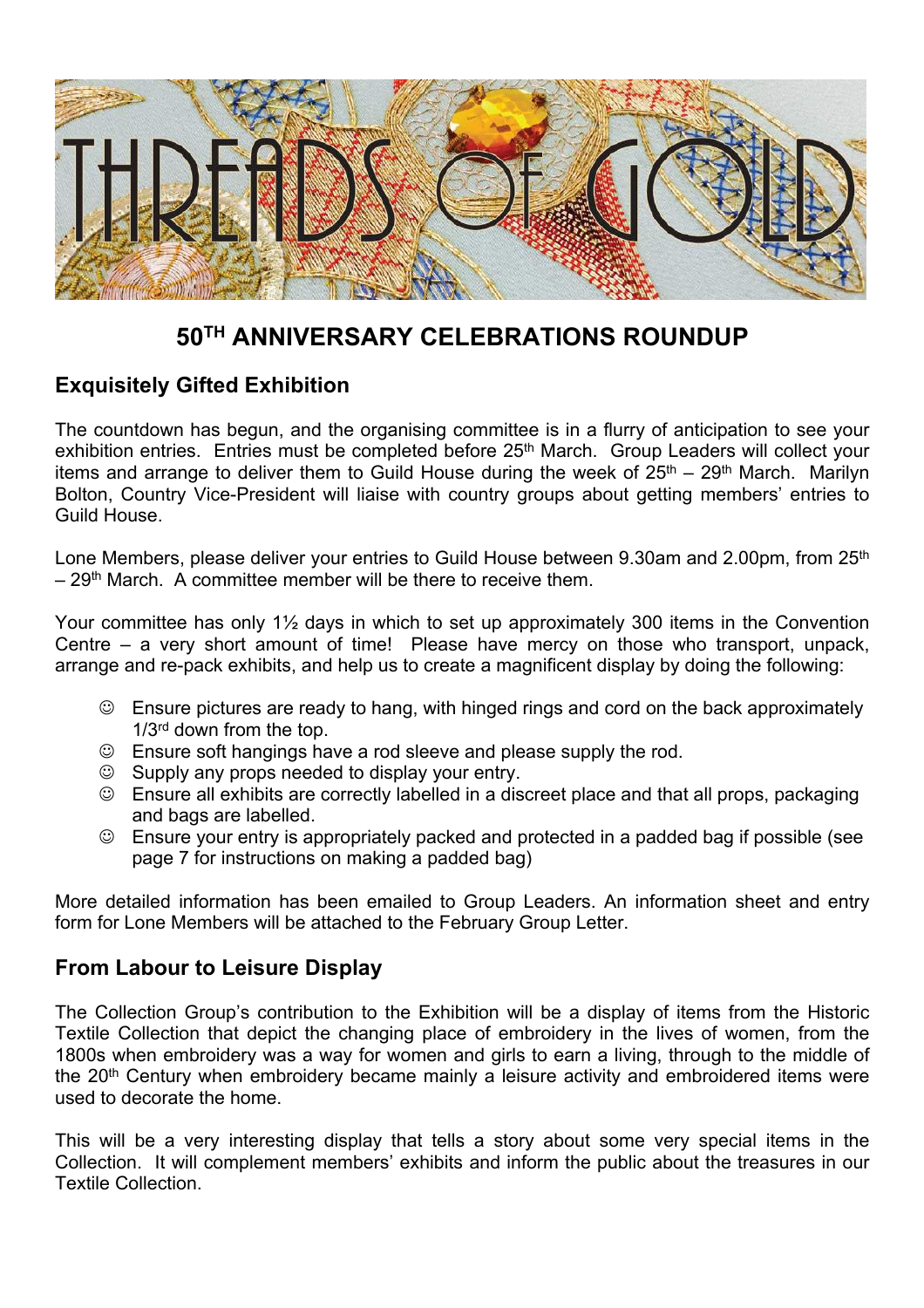#### **50th Celebration Lunch**

The lunch is on Friday 12<sup>th</sup> July at the Lake Karrinyup Country Club. Cost will be \$60 per head. We promise to amaze with prizes, surprises and unexpected happenings. Why not organise a table of group members or your special Guild friends so that you can enjoy, reminisce and share a wonderful time together.

This is going to be a golden gala occasion and there will be prizes for the best-dressed golden girl or boy, and a prize for the best gold hat. So, get those fingers working to make wonderful and original creations to show what you can do. Remember - too much bling is never enough. We will let you know when we start taking bookings for this fabulous celebratory event.

#### **Threads of Gold Convention**

The celebrations continue with the Convention from  $20<sup>th</sup> - 22<sup>nd</sup>$  September. Come for one, two or three days. There are an incredible number and variety of workshops and lectures each day for you to choose from. Grab the opportunity to see, hear and learn, or take the time to relax with friends or make new ones in an embroidery-filled environment. You can see the Convention brochure on our website at [www.embroiderersguildwa.org.au](http://www.embroiderersguildwa.org.au/) under the 50th Anniversary tab, or email [prudence.ford15@westnet.com.au](mailto:prudence.ford15@westnet.com.au) for more information.

#### **Fundraising**

You have been wonderful, with over \$17,000 raised so far. Thank you so much. Can we make it to \$20,000? Bet we can!

**Speaking of funds**. I know of a group that intends to use their surplus funds to help their members get to 50<sup>th</sup> Anniversary events. Does your group have money in the bank? Might that be a good way to use it and support the 50<sup>th</sup> celebrations at the same time? Country groups, please remember that there are funds available to assist Country members (including Country Lone members) to get to the 50<sup>th</sup> anniversary events. Please contact Marilyn Bolton for more information at [gumnutsgh@westnet.com.au](mailto:gumnutsgh@westnet.com.au).

#### **We need your help !**

The 50th Celebrations Committee would like donations of: *old or disused scissors (any size, shape or type), thimbles, cotton reels, embroidery tools* etc. We would also appreciate any *gold fabric, lace, braid, threads* etc. We can't tell you what we intend to do with this stuff – it's a surprise – but you won't get it back (or maybe you will, but it won't look anything like what you gave us). There's a riddle for you! You will have to come to the Celebration Lunch to find the answer.

Please place these items in the labelled box in Guild House as soon as possible.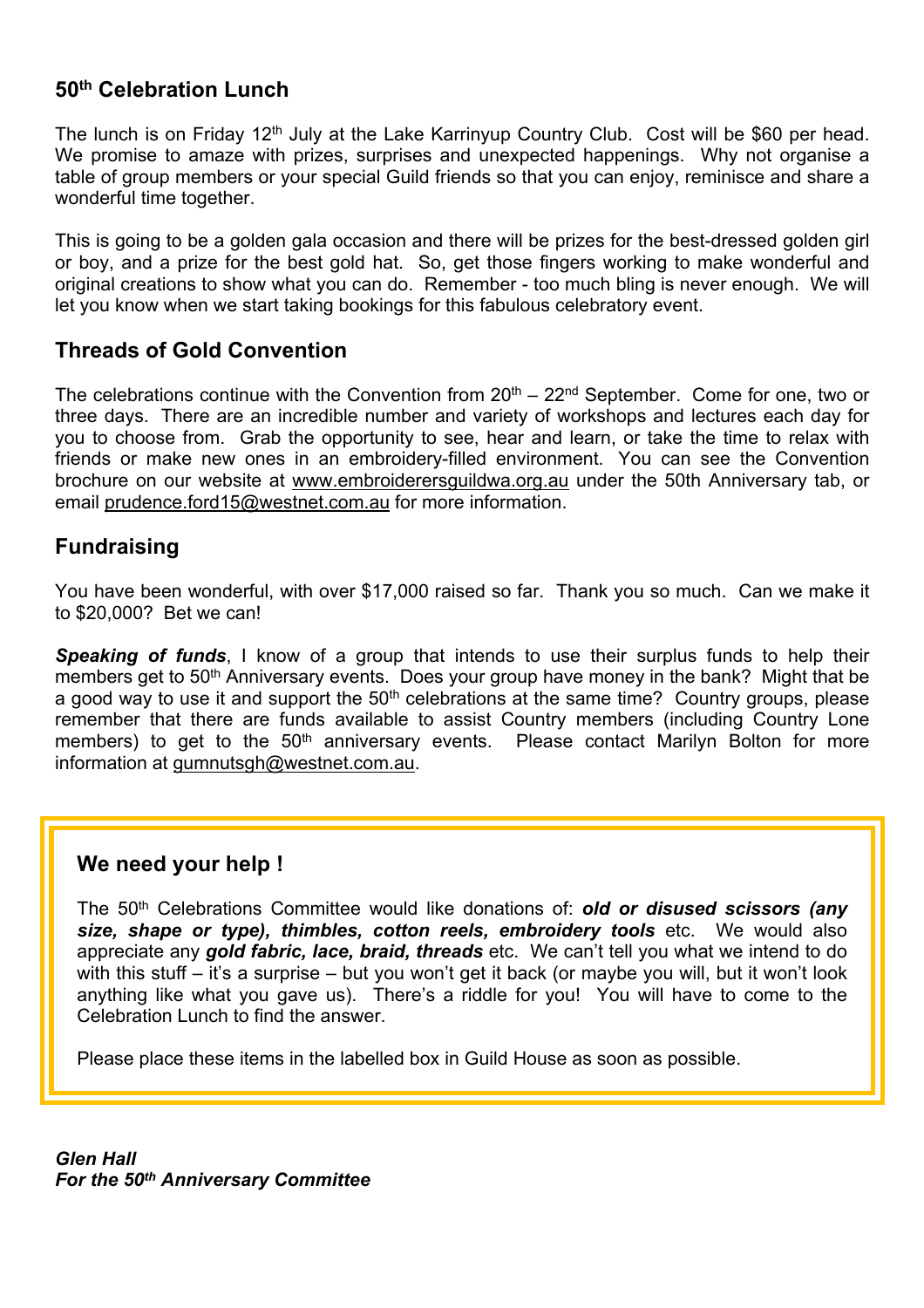#### **PADDED BAGS FOR SAFE TRANSPORT OF EXHIBITION PIECES**

Padded bags are a great way to protect your exhibition pieces during transportation. The padded bag saves you having to wrap your piece in old towels or pillow slips which those having to unpack your items hate because we have to keep track of them and store them for the duration of the exhibition. A padded bag saves all that extra work for your hardworking organising committee.

Here is a simple guide to making a padded bag.



- 1. Cut two pieces of fabric the required size and a piece of wadding just a little smaller.
- 2. Place wadding between layers of fabric, pin in place then machine-stitch several lines straight through to hold the layers together.
- 3. Now fold in half and stitch a narrow seam on the right side.
- 4. Turn right side inside and stitch seam again (French seam).
- 5. Turn a hem and stitch round.
- 6. Turn right side out and add tapes for tying.
- 7. Attach your label to the outside of the bag.

Commercially quilted fabric can also be used, in which case start at Step 3.

If you are using a cylinder, wrap the embroidered piece round the outside of the cylinder and then put in your bag and secure.

Our thanks to the willing team of helpers who pack The Embroiderer for postage each issue.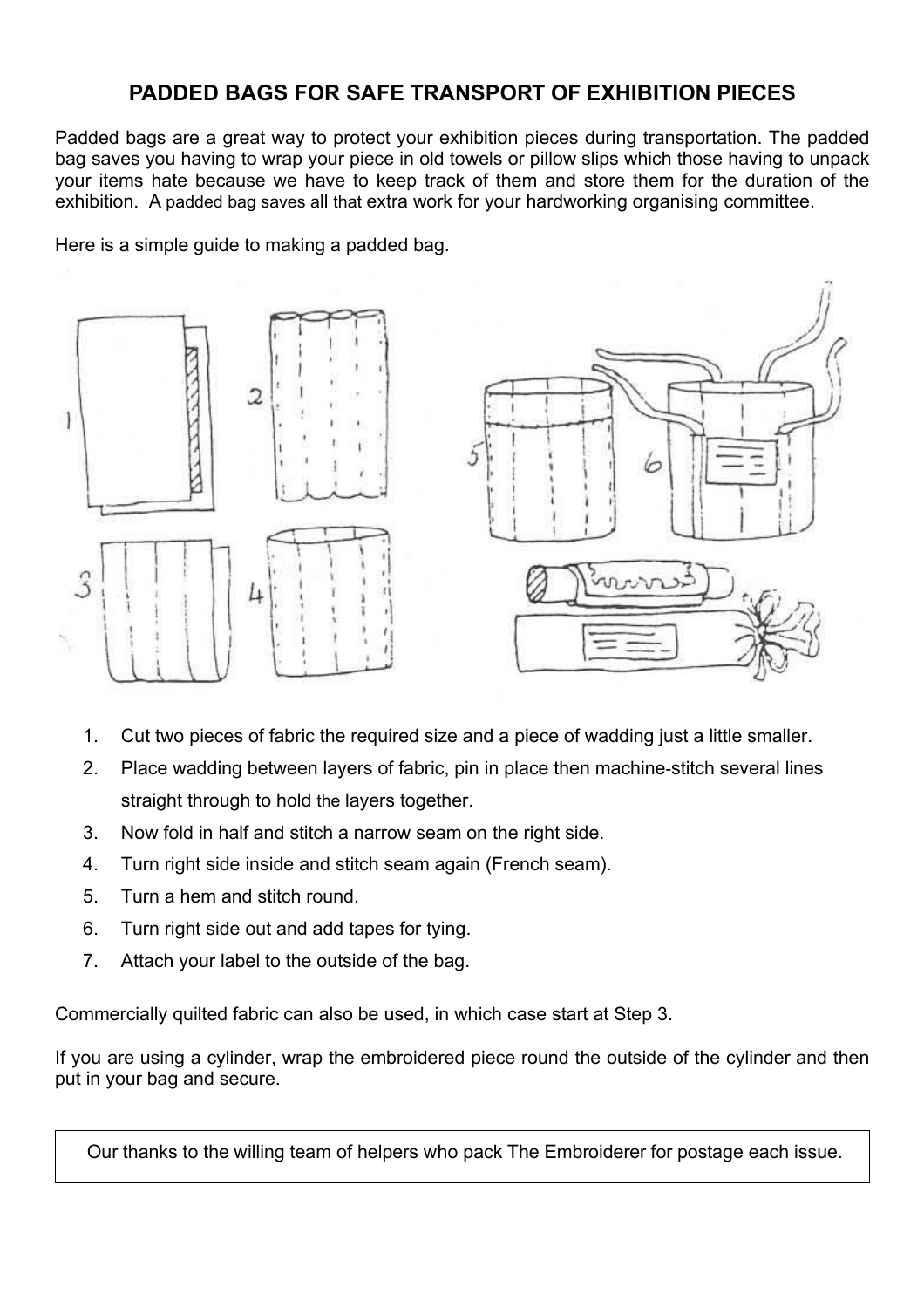#### **BILLETS FOR OUR 50th ANNIVERSARY CELEBRATIONS**

To assist the Guild's country members to participate in as many of the celebrations planned for this year as possible, we are proposing to establish a central billet register. This is aimed at linking members wanting billets with those able to offer accommodation for one or more events. Most of us have experienced being billeted or billeting someone else, and when there is a shared interest such as embroidery these arrangements are fun. In many cases friendships develop which are often sustained over years or decades.

To get this register started, if you are able to billet someone please let us know which event(s) ie the Exhibition, 50<sup>th</sup> Celebration Lunch, Convention or Post-Convention workshops, and the dates for which you can provide accommodation. If you can accommodate more than one person please include that along with your name, email address and contact number.

Similarly, if you are a country member and would like to be billeted please give us the same information (the event, the nights you would like, your name, email address and contact number).

In providing us with this information you will be agreeing that it will be used to match up those offering accommodation and those requiring this by the event and the dates. You will also be agreeing that your contact details (name, email address and telephone number) can be shared with the host member. It is expected that discussions regarding the exact arrangements will take place directly between the two parties.

We are hoping that this process will make it easier for country embroiderers to find like-minded people in Perth with whom they can stay when attending events and workshops.

To ask any questions or to add your name and details to the register please contact:

Prudence Ford: Email [prudence.ford15@westnet.com.au](mailto:prudence.ford15@westnet.com.au) Tel 0417 982 137

or Marilyn Bolton: Email [gumnutsgh@westnet.com.au](mailto:gumnutsgh@westnet.com.au) Tel 0427 525 590



*Above: Embroiderers' Guild of WA Logo – worked in goldwork by Kaye Menzies for the Exquisitely Gifted Exhibition*



*Above: 'All mushrooms are edible – some only once' - stumpwork by Tania Cohen*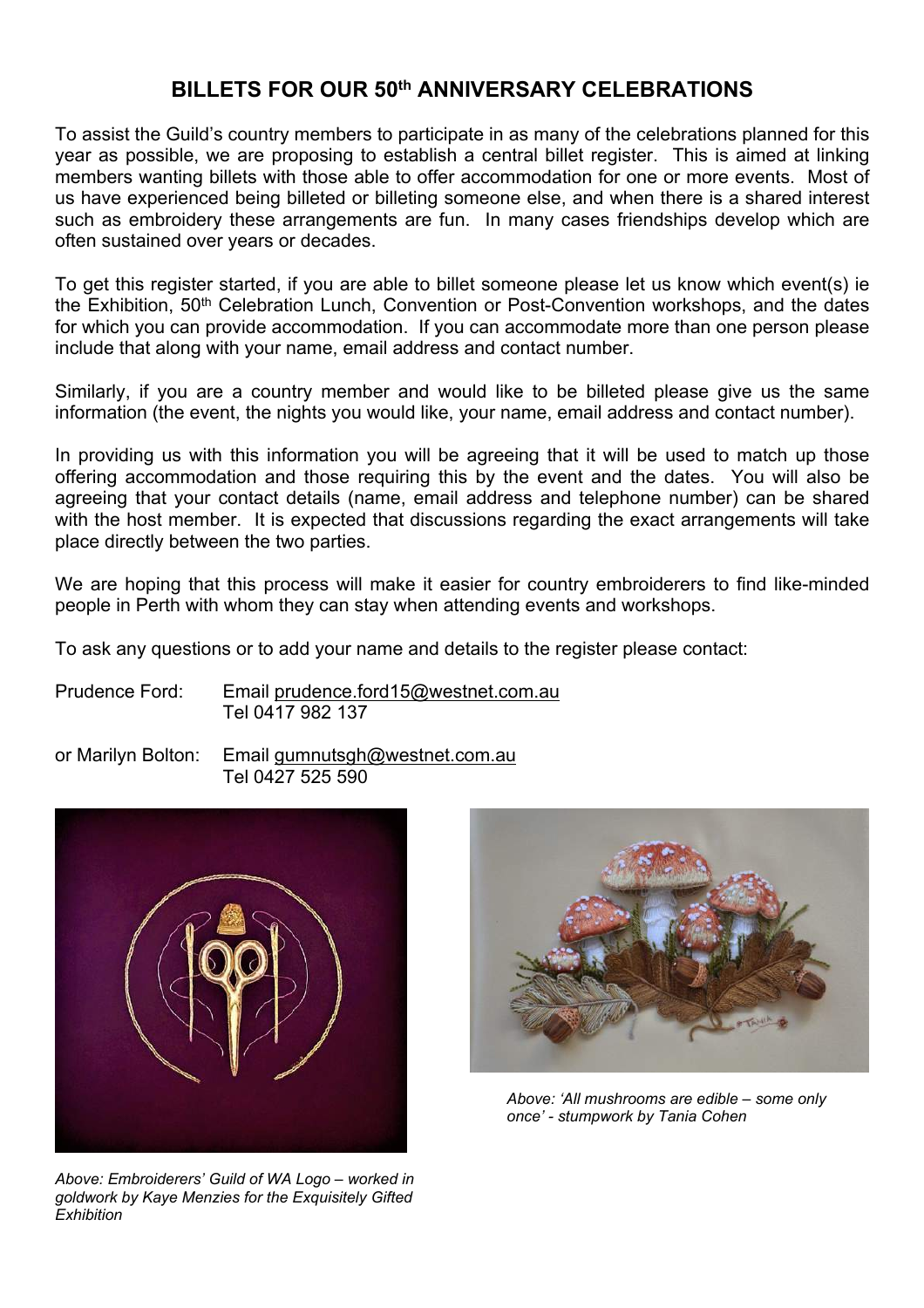### **LIBRARY STOCKTAKE**

The library stocktake held in January is now completed.

Unfortunately the following items were missing:

| COWAN, Sally<br>NICHOLS, Marion                                                         | <b>Left Handed Stitchery</b><br><b>Encyclopaedia of Embroidery Stitches</b>               | A/COW<br>A/NIC |  |  |
|-----------------------------------------------------------------------------------------|-------------------------------------------------------------------------------------------|----------------|--|--|
| Magazines-                                                                              | Down Under Textiles No. 14 & 17<br><b>Inspirations No. 77</b><br><b>Craft Arts No. 87</b> |                |  |  |
| Please check to see if you have any of these items and return them to the library desk. |                                                                                           |                |  |  |
|                                                                                         | Many thanks to Irene McBride and Joan Eddy for their help.                                |                |  |  |

*Dellys Rodgers & Kaye Menzies*

#### **EGWA MANAGEMENT COMMITTEE MEETINGS**

At the January meeting of the Management Committee, we decided to move most of our meetings to the third Saturday of the month from 9.00am to 11.00am. The change in day is to enable members who are in paid employment to participate in Management Committee meetings as much as those who have fewer paid commitments. Some meetings are still scheduled for a Friday due to other important Guild activities scheduled for the relevant Saturday. Members of the Guild are welcome to come and observe Management Committee meetings if they wish.

Hence, the times and dates for 2019 are as follows:

- $\bullet$  18<sup>th</sup> January
- 16<sup>th</sup> February (Saturday, 9.00am to 11.00am)
- 15<sup>th</sup> March (Friday, 9.00am to 11.00am as Saturday 16<sup>th</sup> is Leaders Day)
- 27<sup>th</sup> April (as 20<sup>th</sup> April is Easter) (Saturday, 9.00am to 11.00am)
- $\bullet$  18<sup>th</sup> May (Saturday, 9.00am to 11.00am)
- 22nd June (Saturday, 9.00am to 11.00am)
- 20th July (Saturday, 9.00am to 11.00am)
- 17<sup>th</sup> August (Saturday, 9.00am to 11.00am)
- 28<sup>th</sup> September (as the 21<sup>st</sup> September is the Convention) (Saturday, 9.00am to 11.00am)
- 18<sup>th</sup> October (Friday 9.00am to 11.00am then set up main hall for the AGM which is the next day)
- 16<sup>th</sup> November (Saturday, 9.00am to 11.00am)
- 14<sup>th</sup> December (Saturday, 9.00am to 11.00am, meeting plus Christmas lunch).

*Prudence Ford President*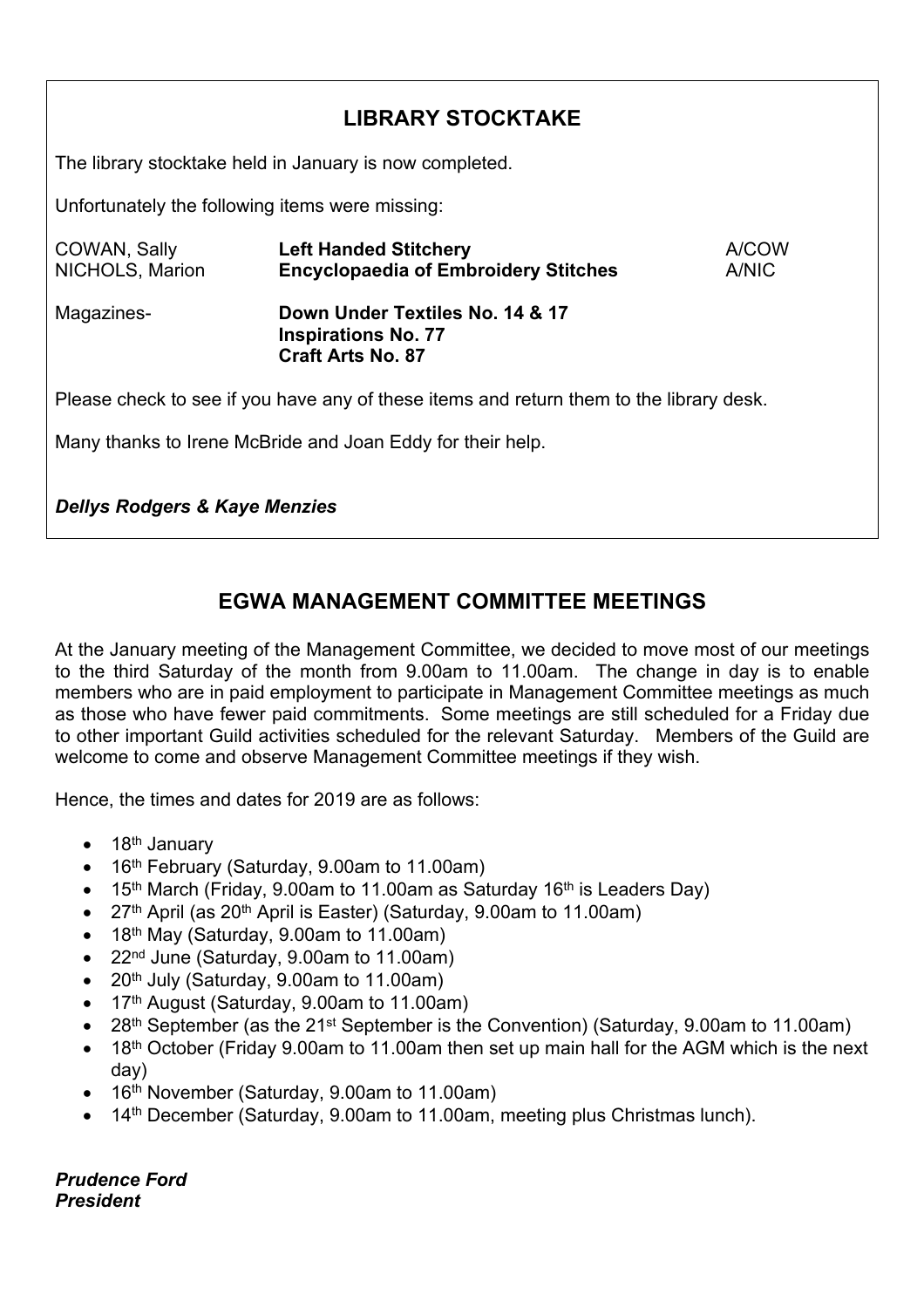#### **EXPRESSIONS OF INTEREST**

#### **to purchase and remove the wood and glass display cabinet from Guild House.**

Given the extensive renovations to Guild House over the last three years and the recent replacement and expansion of the Library bookshelves, the Guild Management Committee has decided to review (with a view to improving) the display and storage facilities available in the Rusty Walkley Hall.

As a first step we have decided to call for Expressions of Interest (EOIs) in buying and removing the wood and glass display cabinet. The cabinet has been used at Guild House for many years and is in very good condition. As it no longer meets our requirements, we would like it to have a good new home.

We are therefore calling for expressions of interest, including a monetary offer, to buying it as is. A condition of the purchase is that the buyer removes the cabinet from Guild House at their own expense.

EOIs will close on 28 February 2019 and all EOIs will be considered by the Management Committee.

This is a recent photograph of the Cabinet. If any member is interested in viewing it in person, you can see it at Guild House when the office is staffed (Tuesdays and Thursdays, 9.00am to 2.00pm).

If you have any questions about the EOI process or the cabinet, please contact:

Prudence Ford, President, EGWA

Email [prudence.ford15@westnet.com.au](mailto:prudence.ford15@westnet.com.au) or Mobile 0417 982 137





*Left: Exquisitely Gifted - 'Continuity' by Raye Farcic*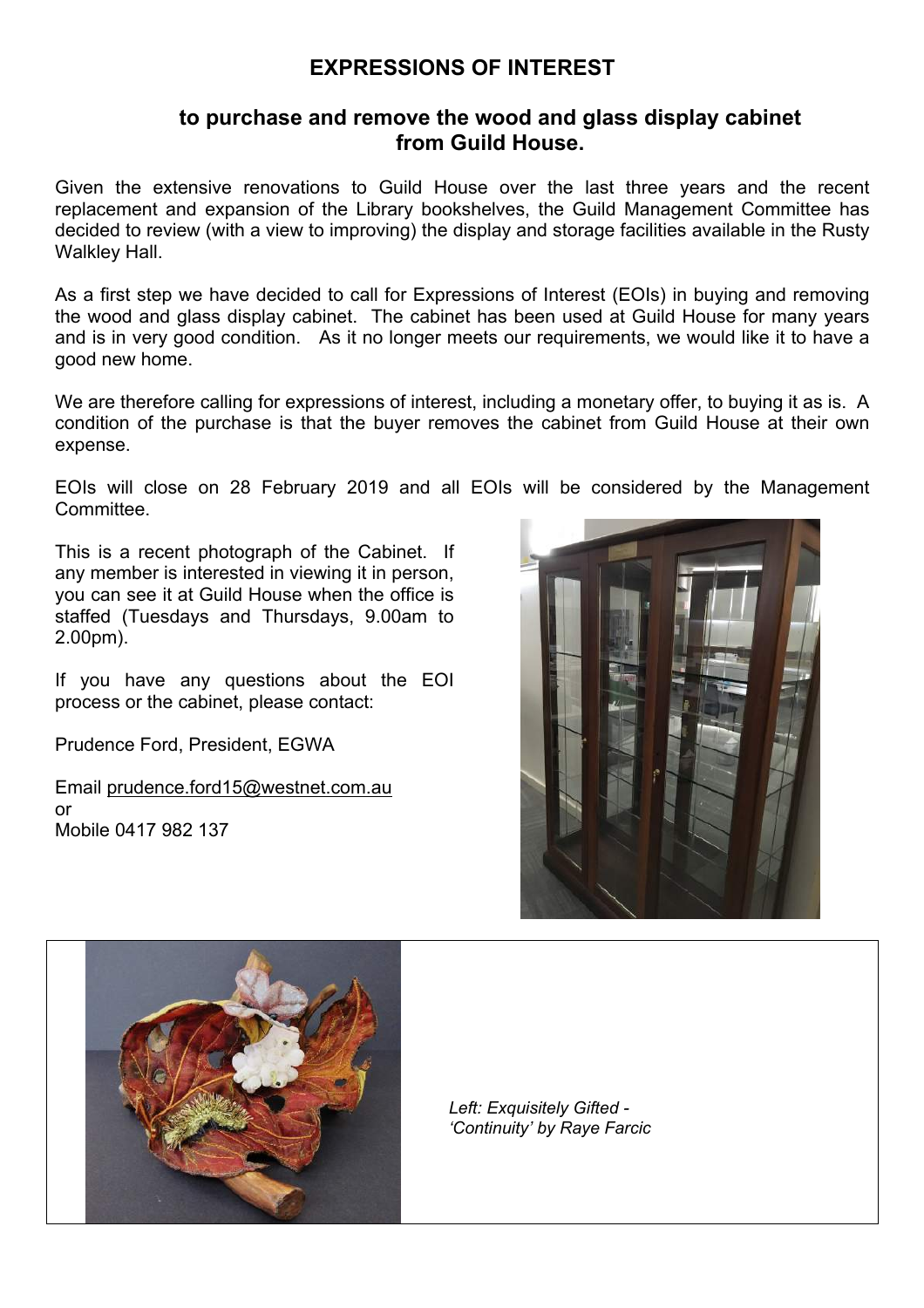#### **AVALON RETREAT APRIL 2019**

Happy New Year everybody!

All the rooms are now booked for Avalon this year, so apologies to anyone who was still thinking about it. You will have to get in quick next year!

The dates are Monday, 8<sup>th</sup> April to Thursday, 11<sup>th</sup> April 2019 inclusive.

For those of you who are already booked in it is now time to start thinking about making your final payment. \$325.00 is now due for those sharing, and \$480.00 for those having a single room.

Payment can be made via direct deposit to the Guild or by contacting myself or Pip Reid with your credit card details. Early payments would be appreciated - thanks everyone.

Guild Banking Details: Embroiderers Guild of WA Commonwealth Bank Booragoon BSB: 066102 Account No: 00902598 (please remember to include your name/Avalon payment on the transfer)

Further info about payments: Pip Reid (Guild Treasurer) 0406 475 801 [reidpip@gmail.com](mailto:reidpip@gmail.com)

If you would like any further information about the retreat, please contact me on 9892 3007 or 0427 525 590, or email me at [gumnutsgh@westnet.com.au](mailto:gumnutsgh@westnet.com.au) . I would love to hear from you.

#### *Marilyn Bolton Country Vice President*

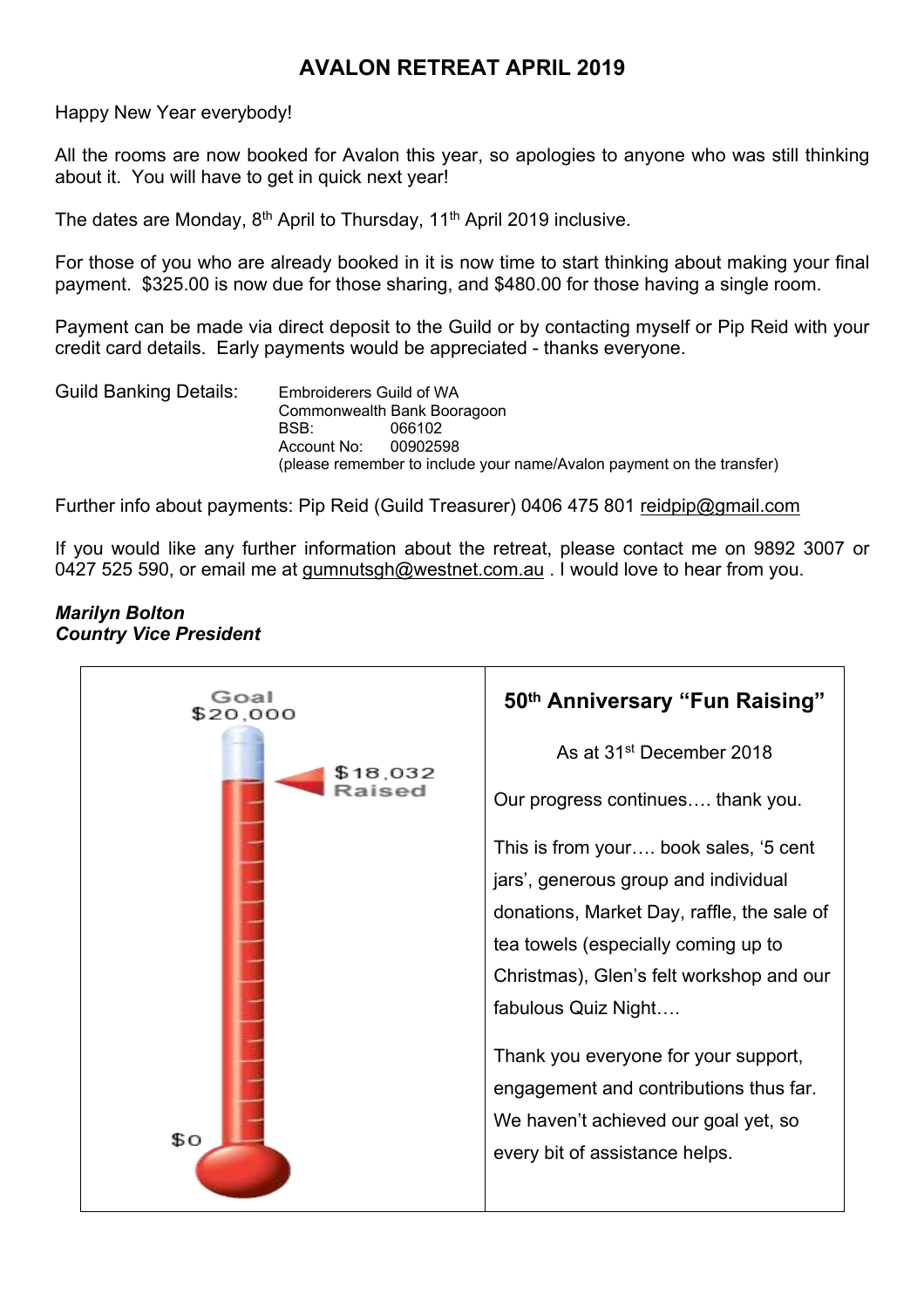#### **'WEAR TO?' GROUP'S BIG PLANS FOR 2019**

The Guild's' Wear To?' Group has been running for over 2 years and is now firmly established, with a band of dedicated members committed to extending their embroidery and innovative textile skills to create functional clothing that suits their body shape, personality and sense of style.

Shopping for clothes can be a disheartening experience for many of us as we sort through racks and racks of clothes and discard them for lacking sleeves, wrong colour, awful print, too loose, too clingy, too short, too long etc.

'Wear To?' members are overcoming these problems by designing and making their own unique garments, ensuring they always have something stylish for a special occasion or just for everyday wear. You don't have to be a skilled dressmaker to benefit from this Group. Members share their skills. Some of us have great dressmaking and construction experience, whilst others are proficient in embroidery and design. Between us all we have what we need to achieve our aims, as well as having a sense of fun.

In 2019 the Group is undertaking a series of workshops that will guide us through designing a unique applique to go on a one-of-a-kind dress or jacket. The workshops will deal with design, colour and placement as well as the actual stitching of the design and construction. These skills can also be applied to existing garments. It is very satisfying to be able to revamp that much-loved dress that has been hanging in the wardrobe for 5 years.

By July we will all have something stunning to wear to the Guild's 50<sup>th</sup> Celebration lunch. Watch us show off!

Why not come and join us? The group meets on the 3<sup>rd</sup> Saturday of the month at Guild House, from 9.30am to 3.00pm. Group fees are \$50 per year which covers the costs of workshops, refreshments and amenity fees.

If you interested in joining the group contact Helen Jones, Group Leader, on 0418 927 511 or at [helenowenjones@aapt.net.au](mailto:helenowenjones@aapt.net.au).

#### *Glen Hall*



*Hand painted and appliqued coat (work in progress) by Helen Jones*



*Applique design for a dress by Helen Jones*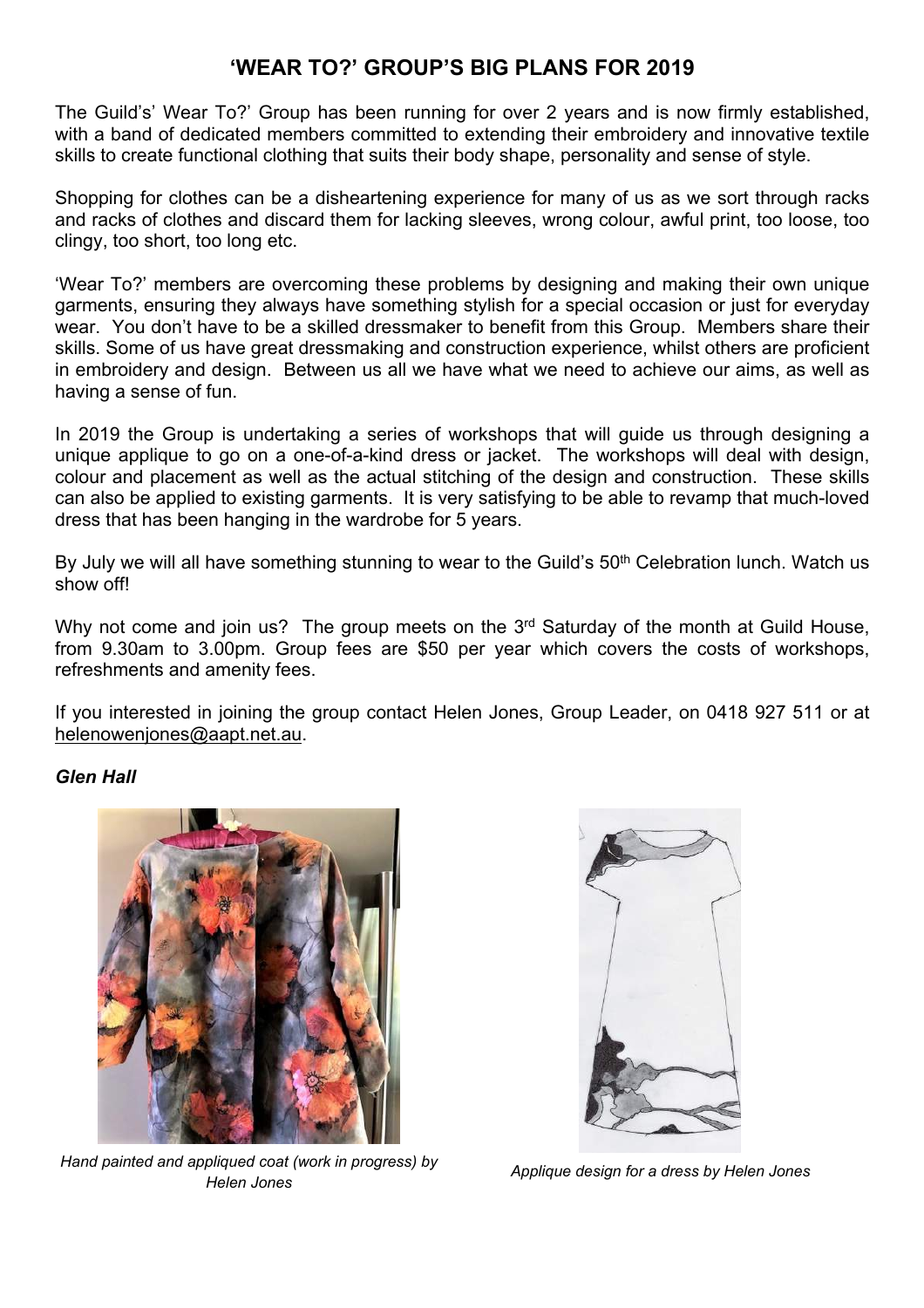#### **SUNDAY SAMPLINGS**

Over the past four years I have been lucky to attend most of the meetings of the Sunday Samplings Group. This group was run by Raelene Vinciullo (ably assisted by Sherri and Sue Wilding) and met once a month at Guild House.

Raelene took us through all the groups of stitches, gently guiding those new to the stitches whilst at the same time challenging those who thought they knew them by offering variations! The class notes and instructions were always clear and understandable with superb stitch diagrams. Raelene also shared with us her considerable knowledge of different techniques, fabrics, threads and equipment.

Those of you who have enrolled (or are going to enrol) for the Foundations 1 course are in for a real treat!

Thank you Raelene for challenging me, guiding me and encouraging me over the past four years. I feel I am a better embroiderer for having been to these meetings.

#### *Molly Clark*



*Raelene and Sherri*



*Majestic Merino*

*Classes: see website for details.* Workshops include Embroidery Basics & Advanced, Stumpwork & Design. \* **Prudence Mapstone** in May 2019 for Freeform Knit & Crochet.

#### *Supplies: For all your embroidery needs: www.majesticmerino.com*

**Threads**: DMC; Gumnuts; House of Embroidery; Cottage Garden Threads; (and YLI & Gloriana by pre order). **Fabrics**: Linens; Quilting Cottons; Whisper Weft; Aida; Homespun **Frames & Hoops; Needles (including Tulip); Scissors & More; Knitting Yarns & Patchwork Fabrics**

> **Phone 98401172; Email gail@majesticmerino.com Mail Order, visit Nornalup or free delivery to Guild House monthly.**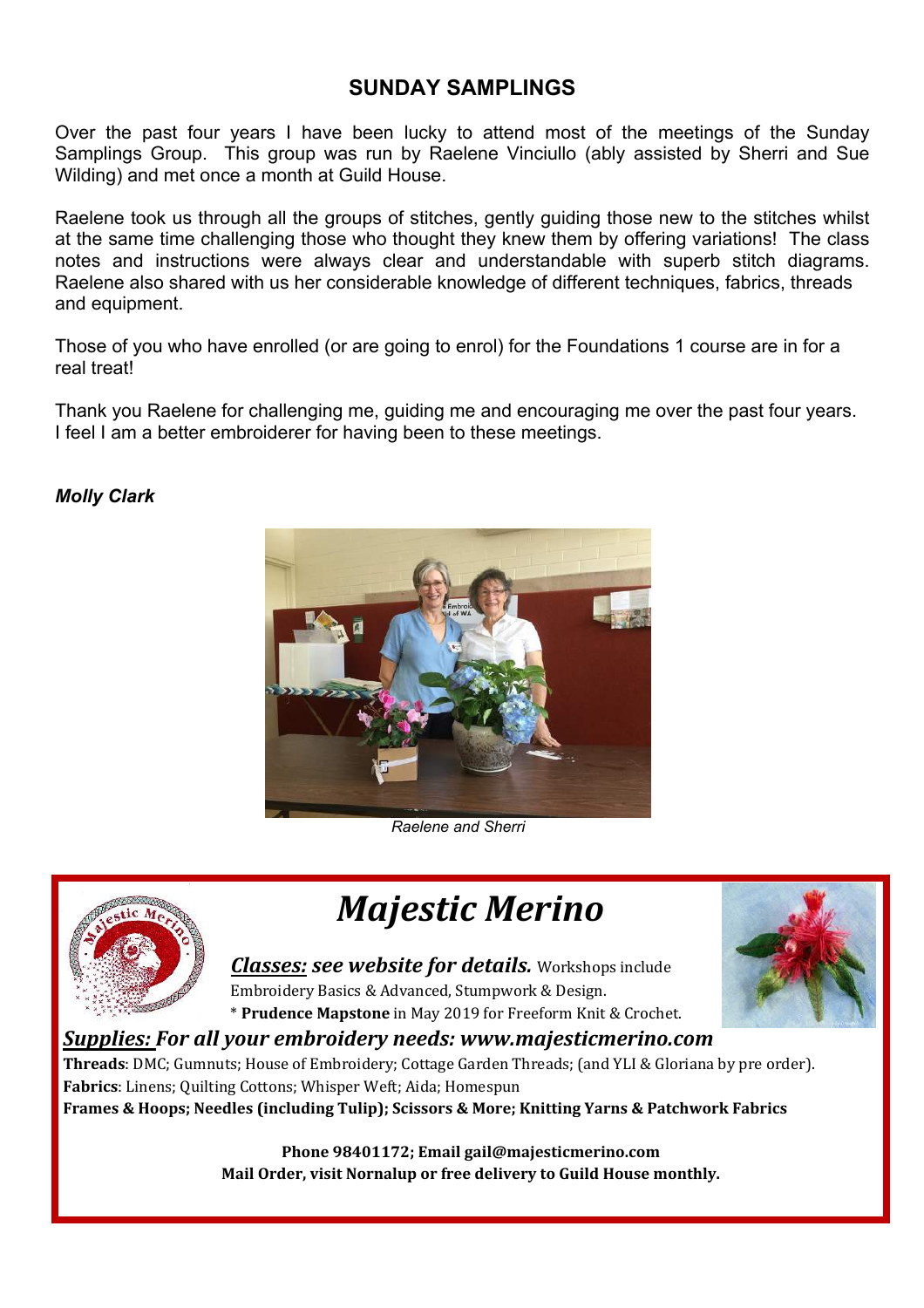Bookings are open for the 50<sup>th</sup> Anniversary Convention next September. You can see the Convention brochure on the Guild website at [www.embroiderersguildwa.org.au](http://www.embroiderersguildwa.org.au/) under the 50th Anniversary tab, or click on the links below:

| <b>Threads of Gold Brochure</b>                                   | <b>Online Booking Facility</b> |
|-------------------------------------------------------------------|--------------------------------|
| Booking form for printing out if you wish to send it in the mail: | <b>Printable Booking Form</b>  |

#### **Threads of Gold - Commemorative Tea Towels**

The 50th Anniversary Committee is proud to present these beautiful commemorative tea towels for purchase. They will make lovely gifts for your friends and family. The design is digitally printed on excellent quality 50% linen/50% cotton.

All funds raised go towards supporting 50th Anniversary events.

Tea towels can be purchased for **\$20.00** each, at Guild events or from Guild House.

For further information, please contact

Marilyn Bolton [gumnutsgh@westnet.com.au](mailto:gumnutsgh@westnet.com.au) or

Prudence Ford [prudence.ford15@westnet.com.au](mailto:prudence.ford15@westnet.com.au)



*Goldwork design worked by Audrey Spittler*



**Round** is the first solo Show for textile artist and long-time Guild member Gail Hawes. It will be held at City Arts Space, Northbridge Piazza (cnr James and Lake Street, Northbridge) from Saturday 23rd February until 3<sup>rd</sup> March 2019.

# ROUND A CONTEMPORARY TEXTILE EXHIBITION

23 FEBRUARY - 3 MARCH 2019 | 10AM - 6PM DAILY

Further information about Gail's exhibition can be found at:

<https://www.soulfulstitches.com.au/round-exhibition/>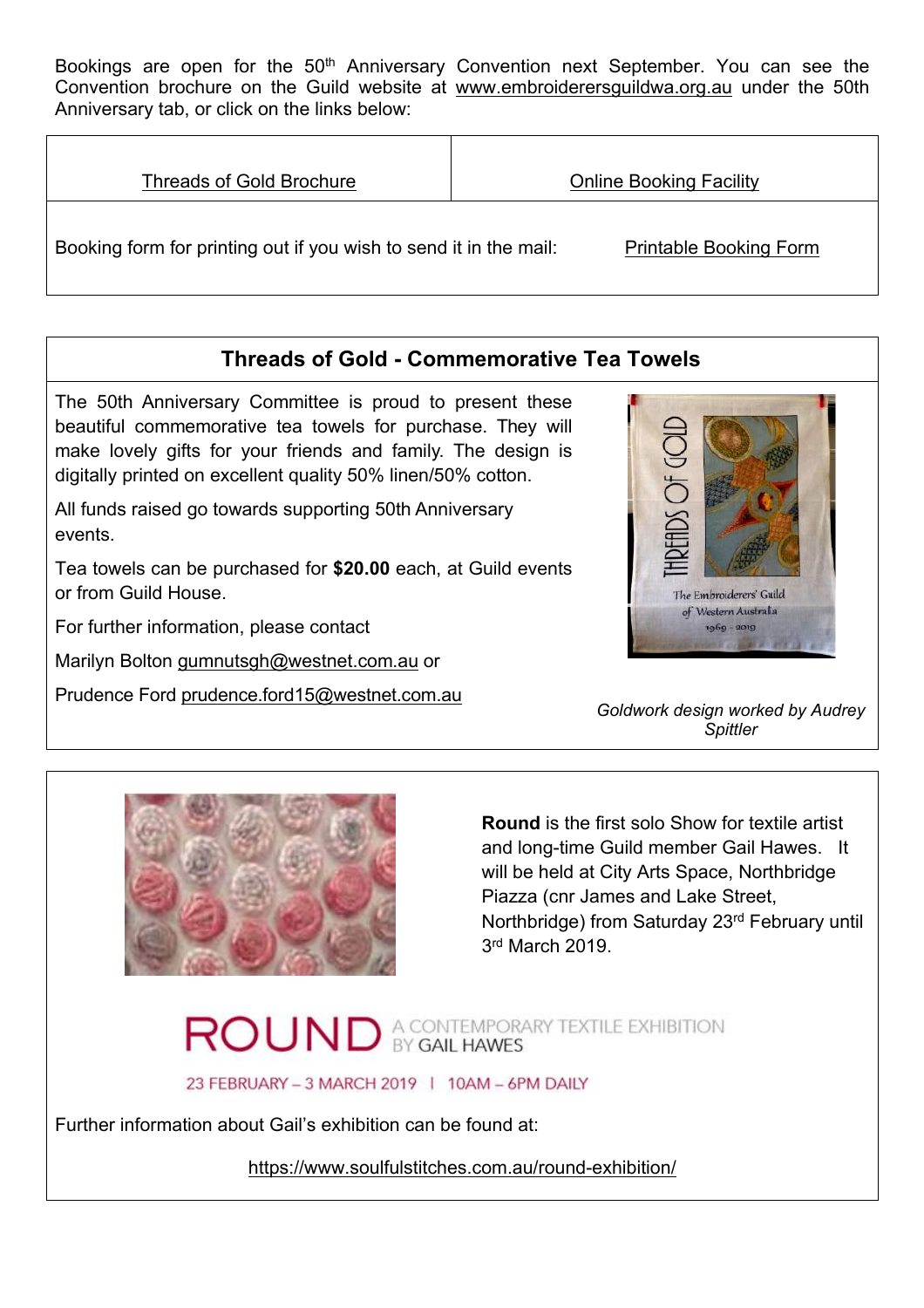#### **Denmark & South Coast Groups Gathering**

On 20<sup>th</sup> November 2018 our group invited members from the Albany group to join us for a catch-up and show and tell of the embroidery everyone had made during the year.

Our Country Vice President arranged to have a selection of items from the Guild's archive brought down, so we had the opportunity of looking at some very different and beautiful embroidery – there were lots of awed comments.

The embroiderers from Albany brought with them their Albany Show entries, with once again an amazing display of their prize-winning pieces.

Not to be outdone, our Denmark girls showed their Albany Show entries too - well done to all participants. Overall a total of 19 prizes were won: 7 firsts, 6 seconds and 6 thirds, as well as a Best Embroidery Exhibit in Show and a Highly Commended.

It was a really happy day of renewing our friendships, admiring each other's embroidery and enjoying lunch together, and it was agreed we should do it again soon!

#### *Leonie Loveday Denmark Embroiderers*



*Some of the winners from the Denmark Embroidery Group-*

*Left at back: Leonie Loveday, Julie Nayda, Louise Hoskins, Deb Dickie, Lyn Schupp*

*Front from left: Julia Churchill, Margaret Cocks*

*(winners absent from photo: Marilyn Bolton, Gail Guthrie)*

Members of the **Lace Group** held a festive Christmas lunch, with a fabulous table centerpiece.





*Table decorations courtesy of Clare and Jill*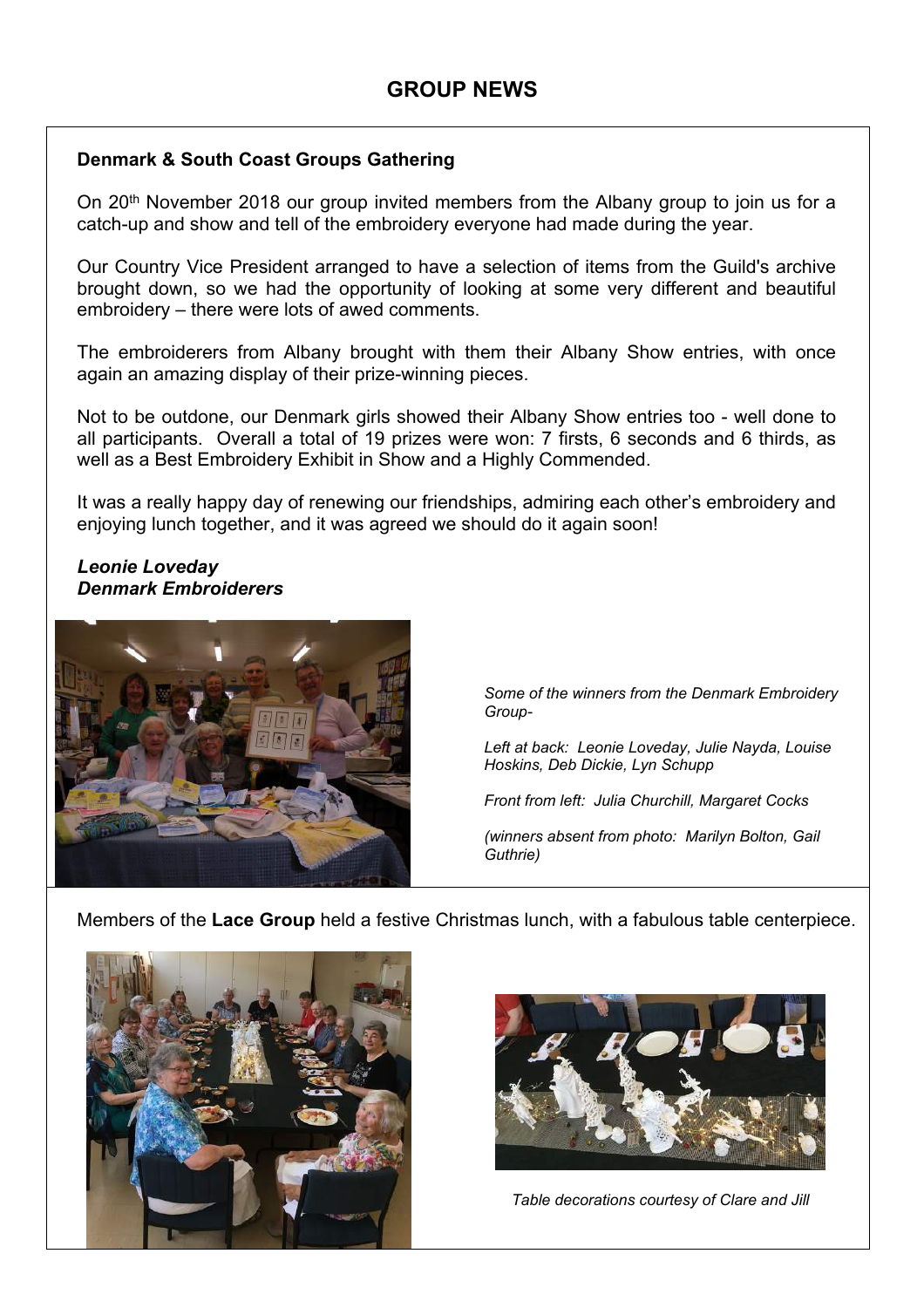Members of the **Albany South Coast** Embroidery Group enjoyed their Christmas party on the  $11<sup>th</sup>$  December 2018. It was held at a new venue at Boronia Gardens Community Hall – the home of Doris and Nell. 22 of us were accommodated very nicely in an L-shaped table beautifully decorated with green and red boxes made by Marguerite, and filled with cake and bon-bons by Pat.

The food was excellent (we all brought a plate to share) and Nell made a thirst-quenching lemon punch. We had all made a gift out of red material we had been given earlier in the year. Each gift was totally different and quite lovely to receive. These Christmas parcels were passed around to a "'left and right story" read out by Beth. Once completed, we then had to own up to who had made which article!

We have a perpetual annual spot prize (a spot is placed randomly under one chair), which this year was won by Thelma – underwear; a thong and size 10 mini bra!

Another prize was a "white elephant bag" – designed to take what you like from it and replace with something for next year. This was won by Pat.

We all enjoyed a happy and wonderful day, and would like to wish everyone a Happy New Year.

*Marguerite Gwynn Albany South Coast Group*



#### **Applecross Group**

How pleasing it is to finish an item and have it ready for a little joy at Christmas time. With Janine Wells' generous assistance – she provided materials cut to size, kits, enthusiasm and guidance to achieve the completion of these Temari balls – all of the ladies in the Applecross group were able to share in the glory. Thanks Janine, thanks Brenda and thanks to those members that helped the other members. One project started and finished in a timely manner!

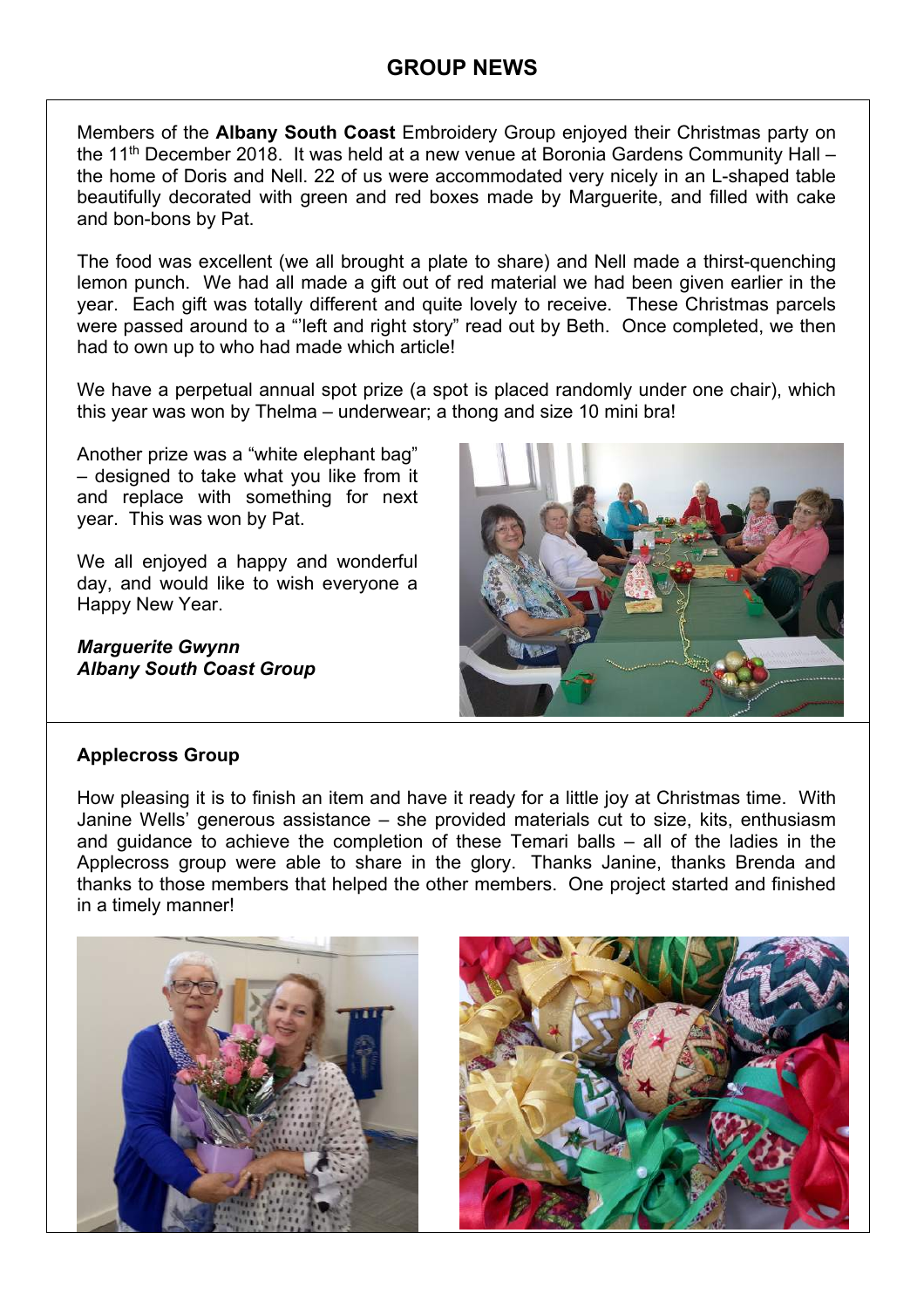The Embroiderers' Guild NSW's **Festival of Samplers** will run from 14th - 24th June 2019.

In addition to an exhibition and workshops, the festival includes a one-day Sampler Symposium at Gallery 76 Queen Street - a full day of talks on various aspects of the historical practice and significance of sampler making. Price includes morning tea, lunch and a drinks reception held at the gallery in the evening.

Places for the Symposium are strictly limited. The early bird price of \$80 ends on 1<sup>st</sup> Feb at which point the standard ticket price of \$100 applies – however, EGWA members are eligible for a discounted price of \$90 after 1st Feb.



Further info and bookings: [www.embroiderersguildnsw.org.au](http://www.embroiderersguildnsw.org.au/)

[Facebook Event Page](https://www.facebook.com/events/2447290885287752/) 

<https://www.trybooking.com/ZQIY>

<https://www.trybooking.com/450448>



*Left: Exquisitely Gifted - 'Medieval City 1' - canvaswork by Ann-Marie Anderson-Mayes*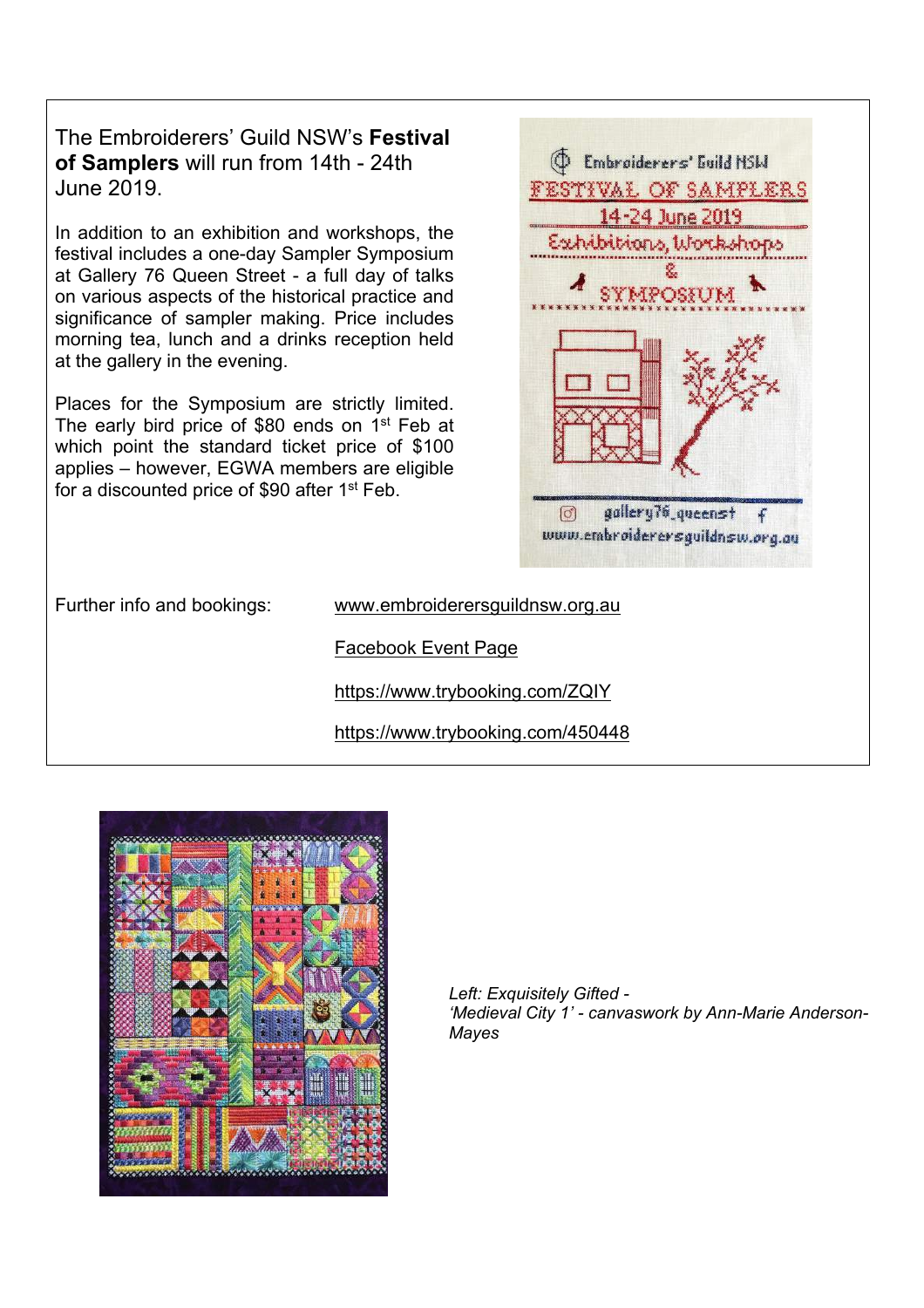### **LIBRARY NEWS**

#### **New Books**

#### **BLOMKAMP Hazel & VAN NIEKERK Di**

#### **Freestyle Embroidered Mandalas Ca/BLO**

From simple monochromatic line designs to colourful and flamboyant bead and thread combinations, the 27 embroidered mandalas will inspire everyone from the beginner to the most experienced stitcher.

#### **RHODES Shelley Sketchbook Explorations for Mixed Media and Textile Artists Sc/RHO**

Renowned textile artist Shelley Rhodes offers a wealth of advice on creating and working with sketchbooks in mixed media, from gathering inspiration to displaying finished books. Beautifully illustrated, this book contains inspiring examples from leading textile and mixed media artists.

#### **RAKESTRAW, Sarah & HINDE, Susan Glorious Goldwork Ch/RAK**

Sarah and Susan are a mother and daughter team and are goldwork experts. They show you how to identify the goldwork wires and threads and the techniques used to apply them, through clear text and step-by-step instructions.

### **VICTORIA & ALBERT MUSEUM**

#### **Embroidery A Maker's Guide Bb/EMB**

A modern maker's guide to embroidery traditions around the world, this book is guaranteed to expand your stitching horizons. It contains 15 beautiful step-by-step projects to suit all levels. Each one takes its cue from a different tradition, including English goldwork, Indian beetle-wing embellishment, bargello and blackwork, as well as contemporary machine embroidery.

#### *Dellys Rodgers & Kaye Menzies*

**Craft & Quilt Fair 2019**

**22 – 26 May**

P**erth Convention & Exhibition Centre**



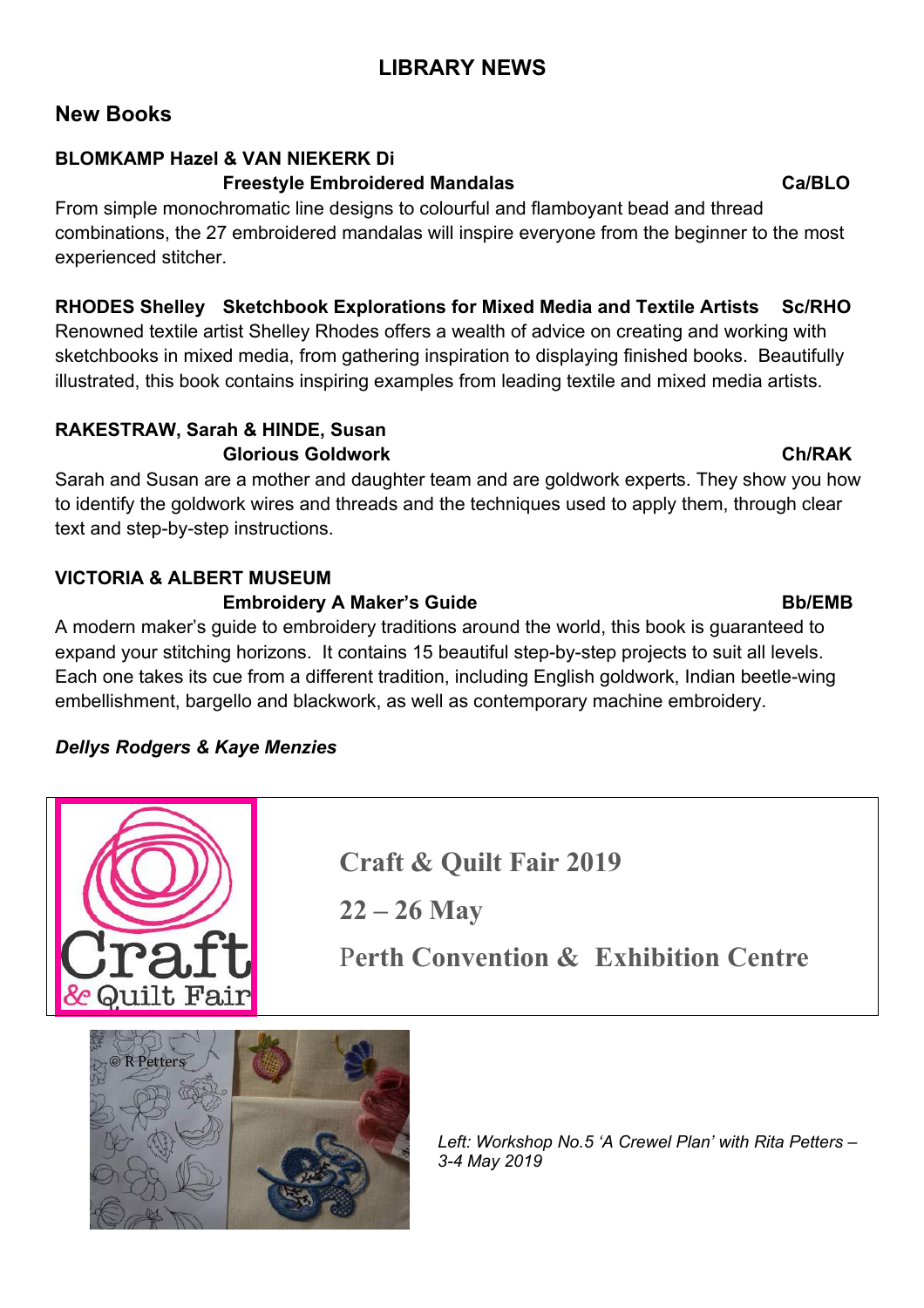





# **Workshop & Guild Calendar 2019**

| <b>Feb 2019</b>   | $2nd - 3rd$                       | No.1 Elizabethan Tree Panel with Maree Talbot                                                    | \$140                  |
|-------------------|-----------------------------------|--------------------------------------------------------------------------------------------------|------------------------|
|                   | 3rd                               | <b>Certificate Group</b>                                                                         |                        |
|                   | $6th - 7th$                       | No.2 Elizabethan Needlework Accessories with Maree<br>Talbot                                     | \$140                  |
|                   |                                   |                                                                                                  |                        |
| <b>March 2019</b> | $2nd - 3rd$                       | No.3 Foundations 1 with Raelene Vinciullo                                                        | \$80                   |
|                   | 16 <sup>th</sup><br>$30th - 31st$ | Leaders Day<br>No.3 Foundations 1 with Raelene Vinciullo (cont.)                                 |                        |
|                   | 31st                              | Deadline for entries to the Exquisitely Gifted Exhibition                                        |                        |
| <b>April 2019</b> | 3rd                               | No.4 Exploring Stitches, Threads & Textures with Jenny                                           | $\frac{1}{3}50$        |
|                   |                                   | Stephenson                                                                                       |                        |
|                   | $12th - 13th$                     | Kalamunda Show                                                                                   |                        |
|                   | 28th                              | Certificate Group                                                                                |                        |
|                   | tbc                               | National Heritage Month Talk: Guild House                                                        |                        |
| <b>May 2019</b>   | $3rd - 4th$                       | No.5 A Crewel Plan with Rita Petters                                                             | \$100                  |
|                   | 22nd - 26th                       | 50th Anniversary Exhibition at Craft & Quilt Fair                                                |                        |
| <b>June 2019</b>  | $6th - 7th$                       | No.6 Turkman Cap with Alison Snepp                                                               | \$140                  |
|                   | 8th - 9th                         | No.7 Couturier Chatelaine with Alison Snepp                                                      | \$105                  |
|                   | $9th - 10th$                      | No.8 Mamluck Purse with Alison Snepp                                                             | \$105                  |
|                   | 9th                               | Certificate Group                                                                                |                        |
|                   | $19th - 23rd$                     | No.9 Hanazume/Wild Iris with Margaret Lee                                                        | \$70 per day           |
|                   | 20th - 23rd                       | No.10 Japanese Bead Embroidery Petite Fleur Purse or Box top<br>or Continuance with Margaret Lee | $$70$ per day          |
|                   | $22nd - 23rd$                     | No.11 Chinese Embroidery Wild Iris or Continuance with                                           | $$70$ per day          |
|                   |                                   | Margaret Lee                                                                                     |                        |
| <b>July 2019</b>  | 12th                              | 50th Anniversary Celebration Lunch Karrinyup Country Club                                        |                        |
|                   |                                   |                                                                                                  |                        |
| August 2019       | 4th                               | Certificate Group                                                                                |                        |
|                   |                                   |                                                                                                  |                        |
| <b>Sept 2019</b>  | 20th - 22nd                       | 50th Anniversary Convention                                                                      | See brochure for       |
|                   | $23rd - 29th$                     | <b>Post-Convention Workshops</b>                                                                 | details/costs          |
|                   |                                   |                                                                                                  | https://bit.ly/2D53ixj |
|                   | $28th - 5th$ Oct                  | Perth Royal Show (Theme: Citrus)                                                                 |                        |
| October 2019      | 13th                              | Certificate Group                                                                                |                        |
|                   | 19th                              | <b>AGM</b>                                                                                       |                        |

Please advise the Editor of any other embroidery-related dates you would like included.